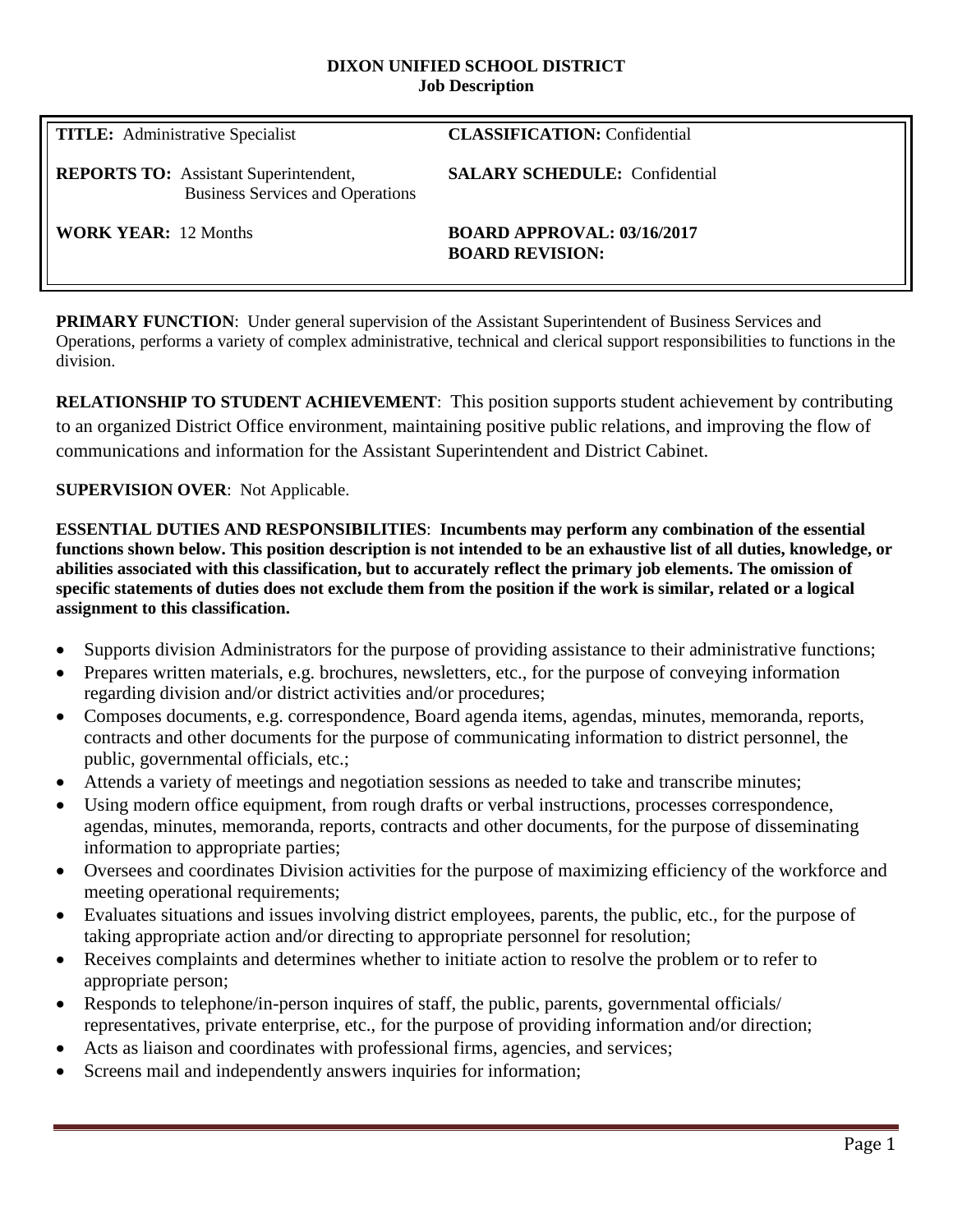- Arranges meetings and notifies participants; prepares agenda and materials; records minutes, transcribes and distributes as required/directed;
- Processes administrative details not requiring the immediate attention of assigned administrator;
- Coordinates division activities acting as contact and reference source for the purpose of conveying information and meeting appropriate timelines;
- Coordinates the preparation and distribution of contract agreements, as needed;
- Gathers data from a variety of sources; compiles informational/statistical reports in accordance with general written and/or oral instructions; makes mathematical calculations;
- Initiates and/or coordinates the revision of forms and documents used in the operational management of the office to ensure up-to-date requirements;
- Requisitions, receives, stores and distributes supplies and office materials; oversees the maintenance of materials and equipment inventory;
- Provides work direction and guidance to clerical assistants and student workers for the purpose of maximizing workflow and training;
- Performs a variety of special studies/projects requiring the organization and identification of sources of information, the composition of correspondence, the organization and compilation of statistics for the purpose of conveying accurate information to appropriate parties;
- May provide analyses or recommendations to management based upon data collection;
- Monitors assigned activities, critical timelines, etc., for the purpose of ensuring compliance with financial, legal and/or administrative requirements;
- May attend evening meetings/events for the purpose of providing assistance to the administrative functions of division Administrators;
- Assists in the preparation of confidential employer/employee relations materials and other data needed for negotiations, grievances and discipline with certificated and classified personnel;
- Notifies district administrators of evaluation timelines and monitors the receipt of documents;
- Assists with hiring, processing and coordination of substitute staffing and related absence tracking software;
- Assists other office personnel as needed/required for the purpose of providing support and backup for their assignments and/or coordinating work activities; and
- Performs other duties as assigned that support the overall objective of the position

# **TRAINING, EDUCATION, AND EXPERIENCE:**

- Associate Degree or a minimum of 60 units from a WASC accredited college or university with major emphasis in Business/Business Administration OR an equivalent combination of experience and education from which comparable knowledge, skills, and abilities have been achieved.
- Bilingual in English and Spanish highly desirable.
- Prior experience working in a school district setting preferred.

# **LICENSES AND OTHER REQUIREMENTS:**

- May require a valid California Driver's License, insurable status by the District's carrier, and access to a personal vehicle in some cases.
- Fingerprint/criminal justice clearance.
- Possession of a negative TB risk assessment certificate and, if risk factors are identified, a negative TB examination, that is no more than 60 days old and renewable at least once every four years.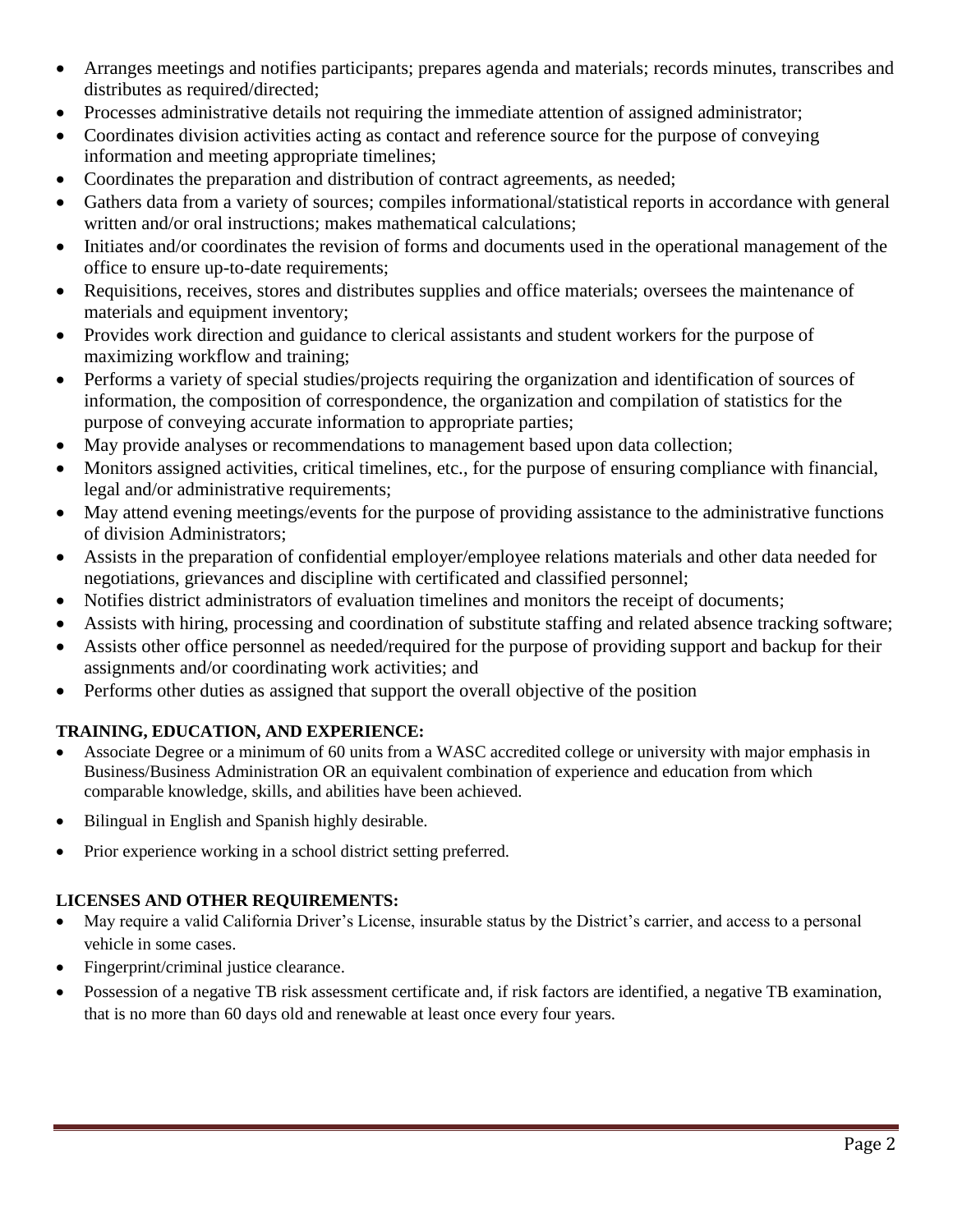### **KNOWLEDGE AND ABILITIES: The following outline of essential knowledge, abilities, and physical requirements is not exhaustive and may be supplemented as necessary in accordance of the job.**

### KNOWLEDGE OF\*:

- Functions and secretarial operations of a school district and administrative office.
- District and school policies.
- Applicable laws, codes and regulations.
- Modern office practices and procedures.
- Correct English usage, composition, grammar, spelling, and punctuation.
- Oral and written communication skills.
- Public relations techniques.
- Business letter and report writing, editing and proofreading.
- Basic mathematical skills.
- Financial record-keeping techniques.
- Basic budgeting practices regarding monitoring and control.
- Methods of collecting and organizing data and information.
- Computer procedures, software, and applications.

*\*Candidates should have a firm working knowledge of these concepts, practices, and procedures and the ability to use them in varied situations.*

#### ABILITY TO\*:

- Perform highly responsible and confidential administrative support services.
- Plan, coordinate and organize office activities, public relations and the flow of communication and information for the division.
- Deal effectively and responsibly with personnel matters requiring diplomacy, friendliness, poise and firmness. Organize complex material and summarize discussions and actions taken in report or minutes form
- Exercise discretion, initiative and sound judgment.
- Establish priorities to plan and coordinate projects.
- Interpret, apply and explain laws, codes, rules, regulations, policies and procedures.
- Develop and maintain complex and confidential files, records and organizational systems.
- Communicate effectively both orally and in writing.
- Understand and resolve issues, complaints or problems/
- Compose effective correspondence and written materials independently or from oral instructions.
- Maintain financial records pertaining to clerical accounting duties.
- Compile and verify data to prepare comprehensive reports concerning a broad spectrum of subject matter.
- Operate a variety of office equipment including a computer and assigned software.
- Make mathematic calculations with speed and accuracy.
- Demonstrate proficiency in keyboarding and typing.
- Analyze situations and suggest appropriate action(s).
- Maintain confidentiality of privileged information obtained in the course of work.
- Exercise caution and comply with health and safety regulations.
- Provide service and assistance to others using tact, patience, and courtesy.
- Give, understand and carry out multi-step oral and written instructions.
- Form and maintain cooperative and effective working relationships with others.
- Sustain productivity with frequent interruptions and attention to deadlines.
- Maintain consistent, punctual, and regular attendance.
- Work both independently with little direction and as a part of a team.
- Meet District standards of professional conduct as outlined in Board Policy.